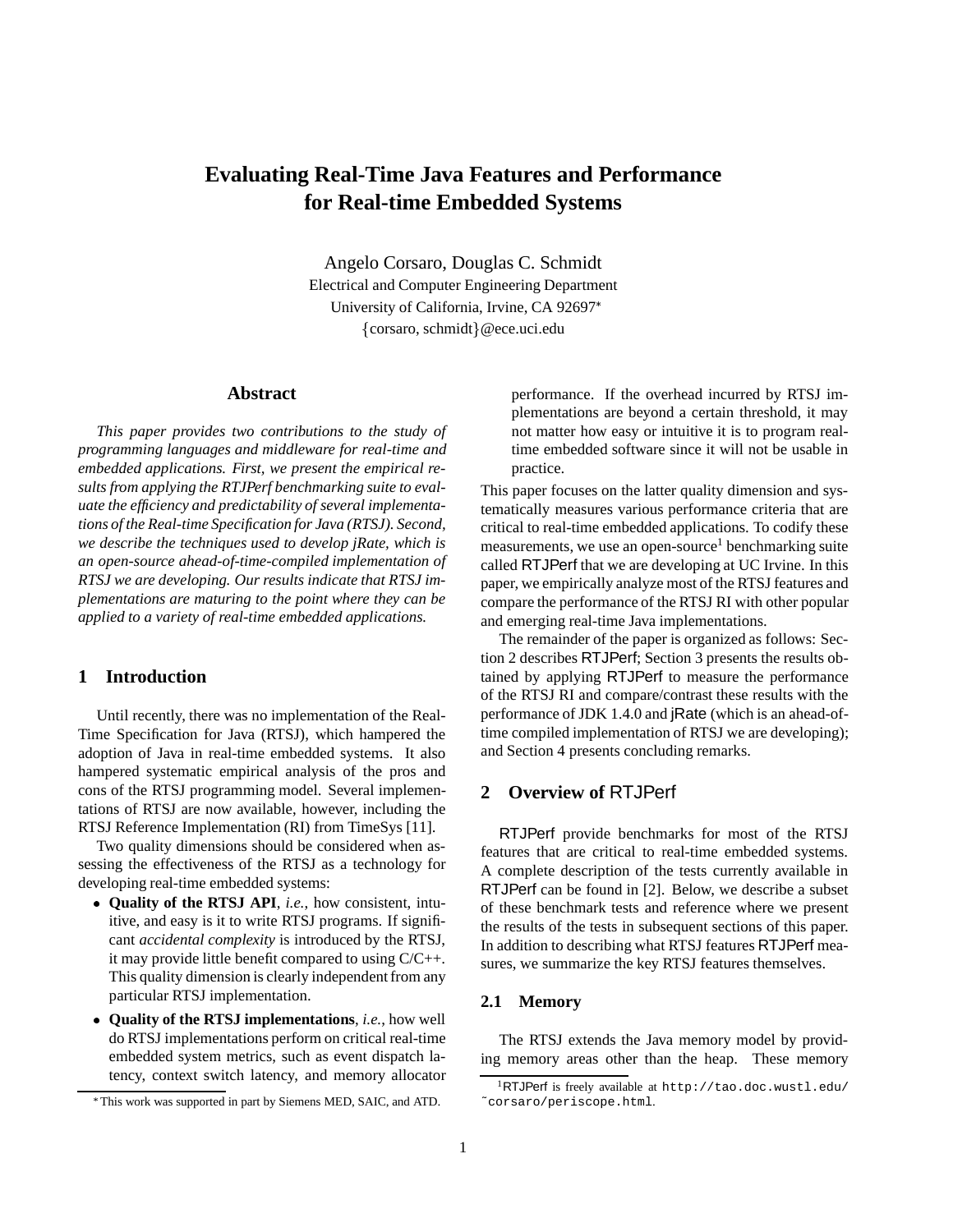areas are characterized by the lifetime the objects created in the given memory area and/or by their allocation time. *Scoped memory areas* provide guarantees on allocation time. Each real-time thread is associated with a *scope stack* that defines its allocation context and the *history* of the memory areas it has entered. The RTSJ specification provides scoped memories with linear and variable allocation times (LTMemory, LTPhysicalMemory and VTMemory, VTPhysicalMemory, respectively). For linear allocation time scoped memory, the RTSJ requires that the time needed to allocate the  $n > 0$  bytes to hold the class instance must be bounded by a polynomial function  $f(n) \leq Cn$  for some constant  $C > 0$ .<sup>2</sup>

RTJPerf provides the following test that measures key performance properties of RTSJ memory area implementations.

**Allocation Time Test.** To minimize memory leaks, latency, and non-determinism, the use of dynamic memory allocation is forbidden or strongly discouraged in many realtime embedded systems. The scoped memory specified by the RTSJ is designed to provide a relatively fast and safe way to allocate memory that has much of the flexibility of dynamic memory allocation, but much of the efficiency of stack allocation. The measure of the allocation time and its dependency on the size of the allocated memory is a good measure of the *time efficiency* of the various types of scoped memory implementations.

To measure the allocation time and its dependency on the size of the memory allocation request, RTJPerf provides a test that allocates fixed-sized objects repeatedly from a scoped memory region whose type is specified by a command-line argument. To control the size of the object allocated, the test allocates an array of bytes. By running this test with different allocation sizes, it is possible to determine the allocation time associated with each type of scoped memory. Section 3.3.1 present the results of this test for several Java implementations.

## **2.2 Asynchrony**

The RTSJ defines mechanisms to bind the execution of program logic to the occurrence of internal and/or external events. In particular, the RTSJ provides a way to associate an AsyncEventHandler to some application-specific or external events. There are two types of asynchronous event handlers defined in RTSJ:

 The AsyncEventHandler class, which does not have a thread permanently bound to it, nor is it guaranteed that there will be a separate thread for each AsyncEventHandler. The RTSJ simply requires

that after an event is fired the execution of all its associated AsyncEventHandlers will be dispatched.

 The BoundAsyncEventHandler class, which has a real-time thread associated with it permanently. An BoundAsyncEventHandler's real-time thread is used throughout its lifetime to handle event firings.

Event handlers can also be specified to be *no-heap*, which means that the thread used to handle the event must be a NoHeapRealtimeThread.

Since event handling mechanisms are commonly used to develop real-time embedded systems [4], a robust and scalable implementation is essential. RTJPerf provide the following tests that measure the performance and scalability of RTSJ event dispatching mechanisms:

**Asynchronous Event Handler Dispatch Delay Test.** Several performance parameters are associated with asynchronous event handlers. One of the most important is the *dispatch latency*, which is the time from when an event is fired to when its handler is invoked. Events are often associated with alarms or other critical actions that must be handled within a short time and with high predictability. This RTJPerf test measures the dispatch latency for the different types of asynchronous event handlers prescribed by the RTSJ. The results of this test are reported in Section 3.3.2.

**Asynchronous Event Handler Priority Inversion Test.** If the right data structure is not used to maintain the list of event handlers associated with an event, an unbounded priority inversion can occur during the dispatching of the event. This test therefore measures the degree of priority inversion that occurs when multiple handlers with different SchedulingParameters are registered for the same event. This test registers N handlers with an event in order of increasing importance. The time between the firing and the handling of the event is then measured for the highest priority event handler.

By comparing the results for this test with the result of the test described above, we can determine the degree of priority inversion present in the underlying RTSJ event dispatching implementation. Section 3.3.2, provides an analysis of the implementation of the current RI and presents an implementation that overcomes some shortcomings of the RI.

# **2.3 Threads**

The RTSJ extends the Java threading model with two new types of real-time threads: RealtimeThread and NoHeapRealtimeThread.

Since the NoHeapRealtimeThread can have execution eligibility higher than the garbage collector  $3$ , it cannot

<sup>2</sup>This bound does not include the time taken by an object's constructor or a class's static initializers.

 $3$ The RTSJ v1.0 specification states that the NoHeapRealtimeThread have always execution eligibility higher than the Garbage Collector (GC), but this has been changed in the v1.01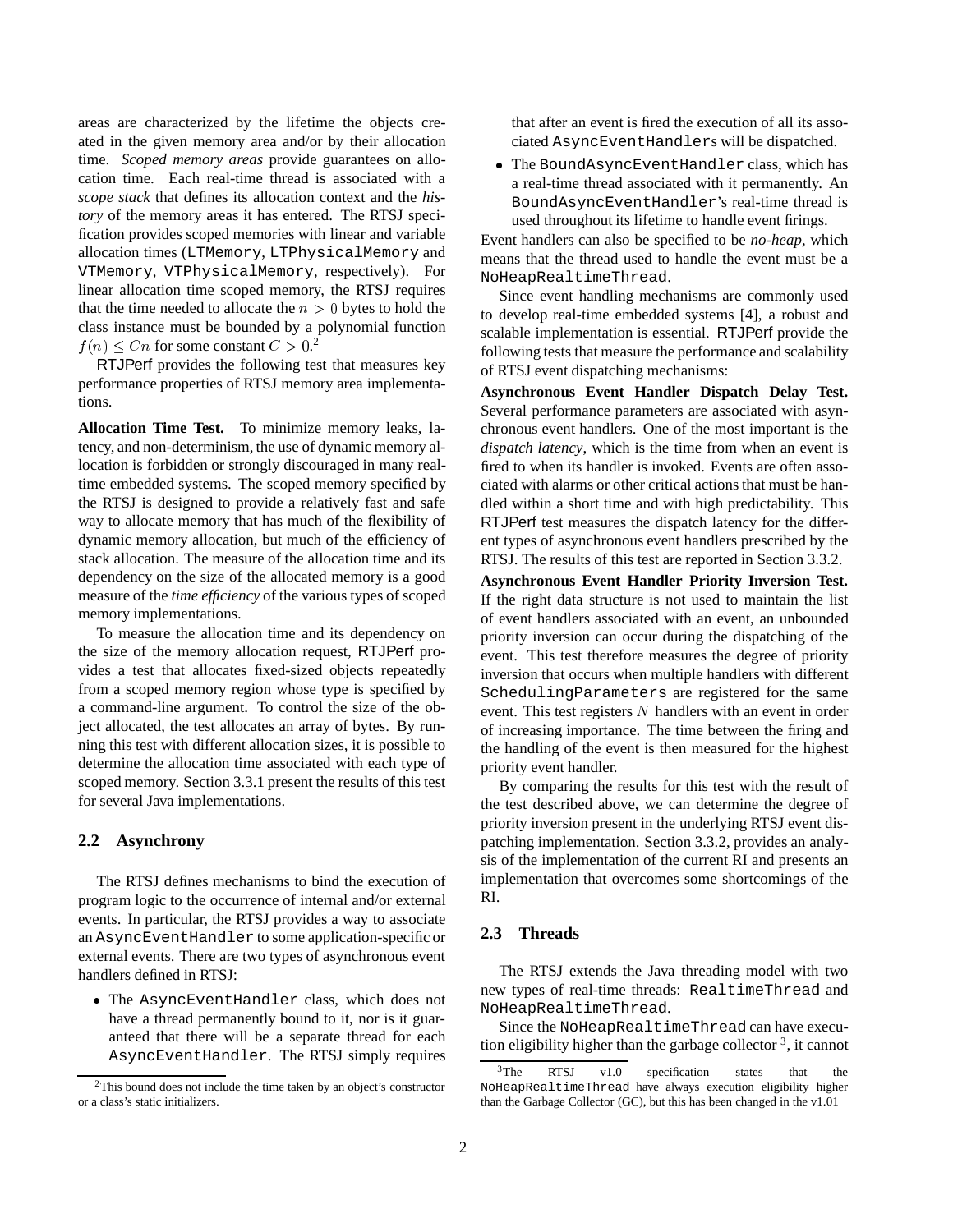allocate nor reference any heap objects. The scheduler controls the *execution eligibility* [3]  $<sup>4</sup>$  of the instances of this</sup> class by using the SchedulingParameters associated with it.

RTJPerf provides the following benchmarks that measure important performance parameters associated with threading for real-time embedded systems.

**Context Switch Test.** High levels of thread context switching overhead can significantly degrade application responsiveness and determinism. Minimizing this overhead is therefore an important goal of any runtime environment for real-time embedded systems. To measure context switching overhead, RTJPerf provides two tests that contains two real-time threads—configurable to be either either RealtimeThread or NoHeapRealtimeThread which can cause a context switch in one of the following two ways:

- 1. **Yielding**—In this case, there are two real-time threads characterized by the same execution eligibility that yield to each other. Since there are just two real-time threads, whenever one thread yields, the other thread will have the highest execution eligibility, so it will be chosen to run.
- 2. **Synchronizing**—In this case, there are two real-time threads— $T_H$  and  $T_L$ —where  $T_H$  has higher execution eligibility than  $T_L$ .  $T_L$ , enters a monitor M and then waits on a condition C that is set by  $T_H$  just before it is about to try to enter  $M$ . After the condition  $C$  is notified,  $T_L$  exits the monitor, which allows  $T_H$  to enter  $M$ . The test measures the time from when  $T_L$  exits  $M$ to when  $T_H$  enters. This time minus the time needed to enter/leave the monitor represents the context switch time.

The results for the first of these tests is presented in Section 3.3.3, while the reader interested in the results for the second type of test is remanded to [2].

**Periodic Thread Test.** Real-time embedded systems often have activities, such as data sampling and control law evaluation, that must be performed periodically. The RTSJ provides programmatic support for these activities via the ability to schedule the execution of real-time threads periodically. To program this RTSJ feature, an application specifies the proper release parameters and uses the waitForNextPeriod() method to schedule thread execution at the beginning of the next period (the period of the thread is specified at thread creation time via

PeriodicParameters). The accuracy with which successive periodic computation are executed is important since excessive jitter is detrimental to most real-time systems.

RTJPerf provides a test that measures the precision at which the periodic execution of real-time thread logic is managed. This test measures the actual time that elapses from one execution period to the next. These test results are reported in Section 3.3.3.

# **2.4 Timers**

Real-time embedded systems often use timers to perform certain actions at a given time in the future, as well as at periodic future intervals. For example, timers can be used to sample data, play music, transmit video frames, etc. The RTSJ provides two types of timers:

- OneShotTimer, which generates an event at the expiration of its associated time interval and
- PeriodicTimer, which generates events periodically.

OneShotTimers and PeriodicTimers events are handled by AsyncEventHandlers. Since real-time embedded systems often require predictable and precise timers, RTJPerf provides the following tests that measure the precision of the timers supported by an RTSJ implementation:

**One Shot Timer Test.** Different RTSJ timer implementations can trade off complexity and accuracy. RTJPerf therefore provides a test that fires a timer after a given time T has elapsed and measures the actual time elapsed. By running this test for different value of  $T$ , it is possible to determine the resolution at which timers can be used predictably. Performances results for these tests are reported in Section 3.3.4. In [2] results for periodic timers are presented as well.

# **3 Performance Results**

This section first describes our real-time Java testbed and outlines the various Java implementations used for the tests. We then present and analyze the results obtained running the RTJPerf test cases discussed in Section 2 in our testbed.

## **3.1 Overview of the Hardware and Software Testbed**

The test results reported in this section were obtained on an Intel Pentium III 733 MHz with 256 MB RAM, running Linux RedHat 7.2 with the TimeSys Linux/RT 3.0 GPL5

<sup>&</sup>lt;sup>4</sup>Execution eligibility is defined as the position of a schedulable entity in a total ordering established by a scheduler over the available entities [3]. The total order depends on the scheduling policy. The only scheduler required by the RTSJ is a priority scheduler, which uses the PriorityParameters to determine the execution eligibility of a Schedulable entity, such as threads or event handlers.

<sup>5</sup>This OS is the freely available version of TimeSys Linux/RT and is available under the GNU Public License (GPL).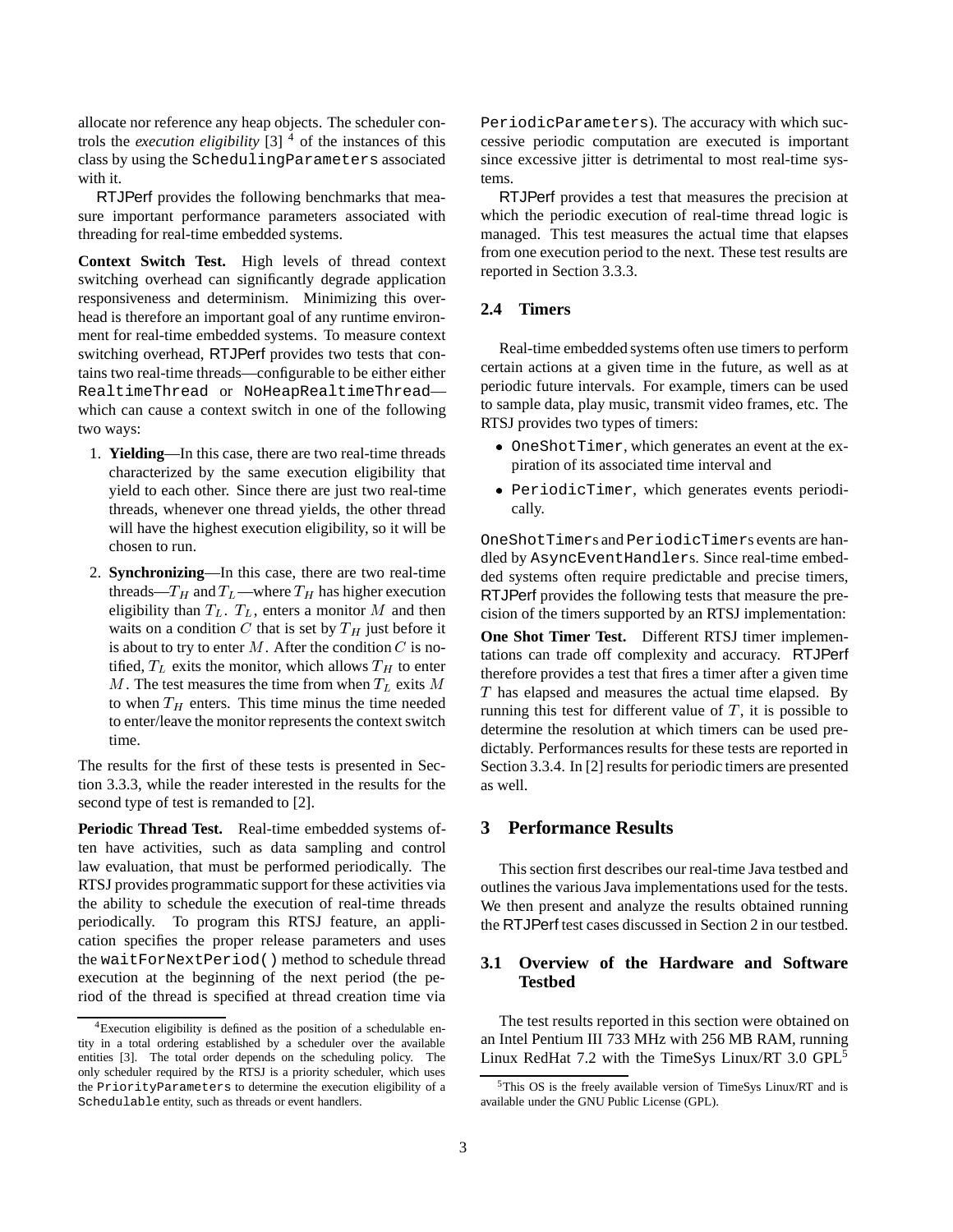kernel [12]. The Java platforms used to test the RTSJ features described in Section 2 are described below:

**TimeSys RTSJ RI.** TimeSys has developed the official RTSJ Reference Implementation (RI) [11], which is a fully compliant implementation of Java [1] that implements all the mandatory features in the RTSJ. The RI is based on a Java 2 Micro Edition (J2ME) Java Virtual Machine (JVM) and supports an interpreted execution mode *i.e.*, there is no just-in-time (JIT) compilation. Run-time performance was intentionally not optimized since the main goal of the RI was predictable real-time behavior and RTSJ-compliance. The RI runs on all Linux platforms, but the priority inversion control mechanisms are available to the RI only when running under TimeSys Linux/RT [12], *i.e.*, the commercial version.

Figure 1b shows the structure of the resulting platform. As the figure shows, this is the classical Java approach in which bytecode is interpreted by a JVM that was written for the given host system. The TimeSys RI was designed as a proof of concept for the RTSJ, rather than as a production JVM. The production-quality TimeSys jTime that will be released later this year should therefore have much better performance.

**UCI** jRate**.** jRate is an open-source RTSJ-based extension of the GNU Compiler for Java (GCJ) runtime systems that we are developing at the University of California, Irvine (UCI). By relying on GCJ, jRate provides an ahead-of-time compiled platform for the development of RTSJ-compliant applications. The research goal of jRate is to explore the use of Aspect-Oriented Programming (AOP) [6] techniques to produce a high-performance, scalable, and predictable RTSJ implementation. AOP enables developers to select only the RTSJ *aspects* they use, thereby reducing the jRate runtime memory footprint.

The jRate model shown in Figure 1a is different than the JVM model depicted in Figure 1b since there is no JVM interpreting Java bytecode. Instead, the Java application is ahead-of-time compiled into native code. The Java and RTSJ services, such as garbage collection, realtime threads, scheduling etc., are accessible via the GCJ and jRate runtime systems, respectively. One downside of



(a) (b) **Figure 1. The** jRate **and RI Architectures.**

ahead-of-time compiled RTSJ implementations like jRate, however, is that they can hinder portability since applications must be recompiled each time they are ported to a new architecture.

**The C Virtual Machine (CVM).** CVM [10] is a J2ME platform targeted for embedded and consumer electronic devices. CVM has relatively small footprint and is designed to be portable, RTOS-aware, deterministic, and spaceefficient. It has a precise—as opposed to conservative generational garbage collector.

**JDK 1.4 JVM.** Where appropriate, we compare the performance of the real-time Java implementations against the JVM shipped with the Sun's JDK 1.4, which is the latest version of Java that provides many performance improvements over previous JDK versions. Although JDK 1.4 was clearly not designed for real-time embedded systems, it provides a baseline to measure the real-time Java implementation improvements in predictability and efficiency.

#### **3.2 Compiler and Runtime Options**

The following options were used when compiling and running the tests for different real-time Java platforms:

**CVM and JDK 1.4.** The Java code for the tests was compiled with **jikes** [5] using the -O option. These JVM were always run using the -Xverify:none option.

**TimeSys RTSJ RI.** The settings used were the same as the one for CVM and JDK 1.4, additionally the environment variable that controls the size of the immortal memory was set as IMMORTAL SIZE=6000000.

**UCI** jRate**.** The Java code for the test was compiled with GCJ with the -O flag and statically linked with the GCJ and jRate runtime libraries. The immortal memory size was set to the same value as the RI.

#### **3.3** RTJPerf **Benchmarking Results**

This section presents the results obtained when running the tests discussed in Section 2 in the testbed described above. We analyze the results and explain why the various Java implementations performed differently.6

Average and worst-case behavior, along with dispersion indices, are provided for all the real-time Java features we measured. The standard deviation indicates the dispersion of the values of features we measured. For certain tests, we provide sample traces that are representative of all the measured data. The measurements performed in the tests reported in this section are based on *steady state* observations, where the system is run to a point at which the transitory behavior effects of *cold starts* are negligible before executing the tests.

<sup>6</sup>Explaining certain behaviors requires inspection of the source code of a particular JVM feature, which is not always feasible for Java implementations that are not open-source.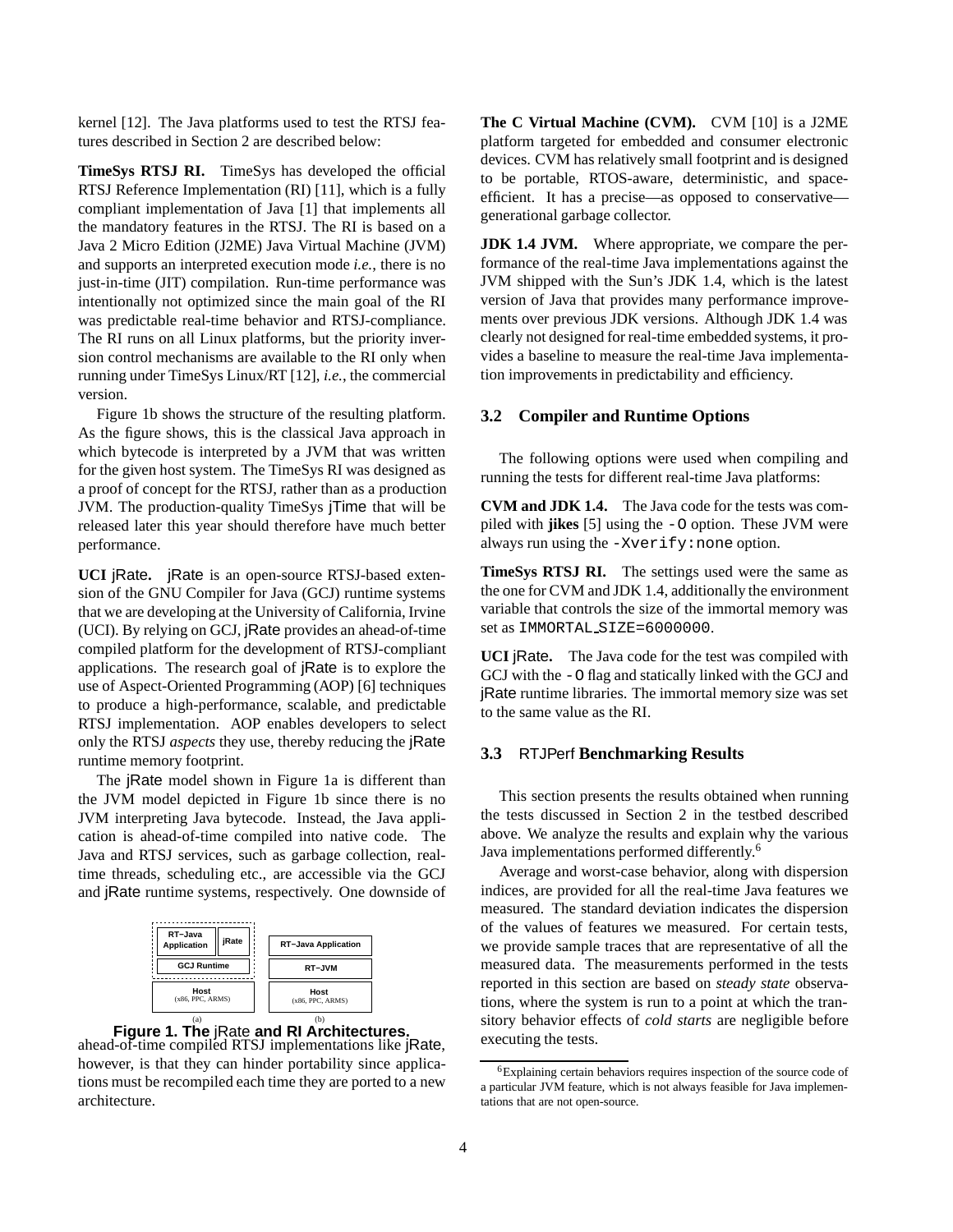#### **3.3.1 Memory Benchmark Results**

Below, we present and analyze the results of the allocation time test that was described in Section 2.1.

**Allocation Time Test.** This test measures the allocation time for different types of scoped memory. The results we obtained are presented and analyzed below.

**Test Settings.** To measure the average allocation time incurred by the RI implementation of LTMemory and VTMemory, we ran the RTJPerf allocation time test for allocation sizes ranging from 32 to 16,384 bytes. Each test samples 1,000 values of the allocation time for the given allocation size. This test also measured the average allocation time of jRate's CTMemory implementation. jRate's CTMemory implements an RTSJ scoped memory such as the LTMemory or the VTMemory.

This test only examines jRate and the RI since the other Java platforms do not support scoped memories. We felt that comparing platforms with scoped memory against platform that lack them would be unfair since the latter would perform so poorly

**Test Results.** The data obtained by running the allocation time tests were processed to obtain an average, dispersion, and worst-case measure of the allocation time. We compute both the average and dispersion indices since they indicate the following information:

- How predictable the behavior of an implementation is
- How much variation in allocation time can occur and
- How the worst-case behavior compares to the averagecase and to the case that provides a 99% upper bound.7

Figure 2 shows the resulting average allocation time for the different test runs and Figure 3 shows the standard deviation of the allocation time measured in the various test settings. Figure 4 shows the performance ratio between jRate's CTMemory, and the RI LTMemory. This ratio indicates how many times smaller the CTMemory average allocation time is compared to the average allocation time for the RI LTMemory.

**Results Analysis.** We now analyze the results of the tests that measured the average- and worst-case allocation times, along with the dispersion for the different test settings:

 **Average Measures**—As shown in Figure 2, both LTMemory and VTMemory provide linear time allocation with respect to the allocated memory size. Matching results were found for the other measured statistical parameter, based on this, we infer that the RI implementation of LTMemory and VTMemory are similar, so we mostly focus on the LTMemory since our results also apply to VTMemory. jRate has an

average allocation time that is independent of the allocated chunk, which helps analyze the timing of realtime Java code, even without knowing the amount of memory that will be needed. Figure 4 shows that for small memory chunks the jRate memory allocator is nearly ten times faster than RI's LTMemory. For the biggest chunk we tested, jRate's CTMemory is  $\sim$ 95 times faster RI's LTMemory.

 **Dispersion Measures**—The standard deviation of the different allocation time cases is shown in Figure 3. This deviation increases with the chunk size allocated for both LTMemory and VTMemory until it reaches 4 Kbytes, where it suddenly drops and then it starts growing again. On Linux, a virtual memory page is exactly 4 Kbytes, but when an array of 4 Kbytes is allocated the actual memory is slightly larger to store freelist management information. In contrast, the CTMemory implementation has the smallest variance and the flattest trend.

The plots in Figure 5 show the cumulative relative frequency distribution of the allocation time for some of the different cases discussed above. These graphs illustrate how the allocation time is distributed for different types of memory and different allocation sizes. For any given point t on the x axis, the value on the  $y$ axis indicates the relative frequency of allocation time for which  $\text{AllocationTime} \leq t$ . This graph, along with Figure 3 that shows the standard deviation, provides insights on how the measured allocation time is dispersed and distributed.

 **Worst-case Measures**—Figure 6 and Figure 7 show the bounds on the allocation time for jRate's CTMemory and the RI LTMemory. Each of these graphs depicts the worst, best, and average allocation times, along with the 99% upper bound of the allocation time. Figure 6 illustrates how the worst-case execution time for jRate's CTMemoryis at most  $\sim$ 1.4 times larger than its average execution time.

Figure 7 shows how the maximum, average, and the 99% case, for the RI LTMemory, converge as the size of the allocated chunk increases. The minimum ratio between the worst-case allocation time and the average-case is  $\sim$  1.6 for a chunk size of 16K. Figure 6, Figure 7 and Figure 5 also characterize the distribution of the allocation time. Figure 5 shows how for some allocation sizes, the allocation time for the RI LTMemory is centered around two points.

#### **3.3.2 Asynchrony Benchmark Results**

Below we present and analyze the results of the asynchronous event handler dispatch delay and asynchronous

 $7By$  "99% upper bound" we mean that value that represents an upper bound for the measured values in the 99th percentile of the cases.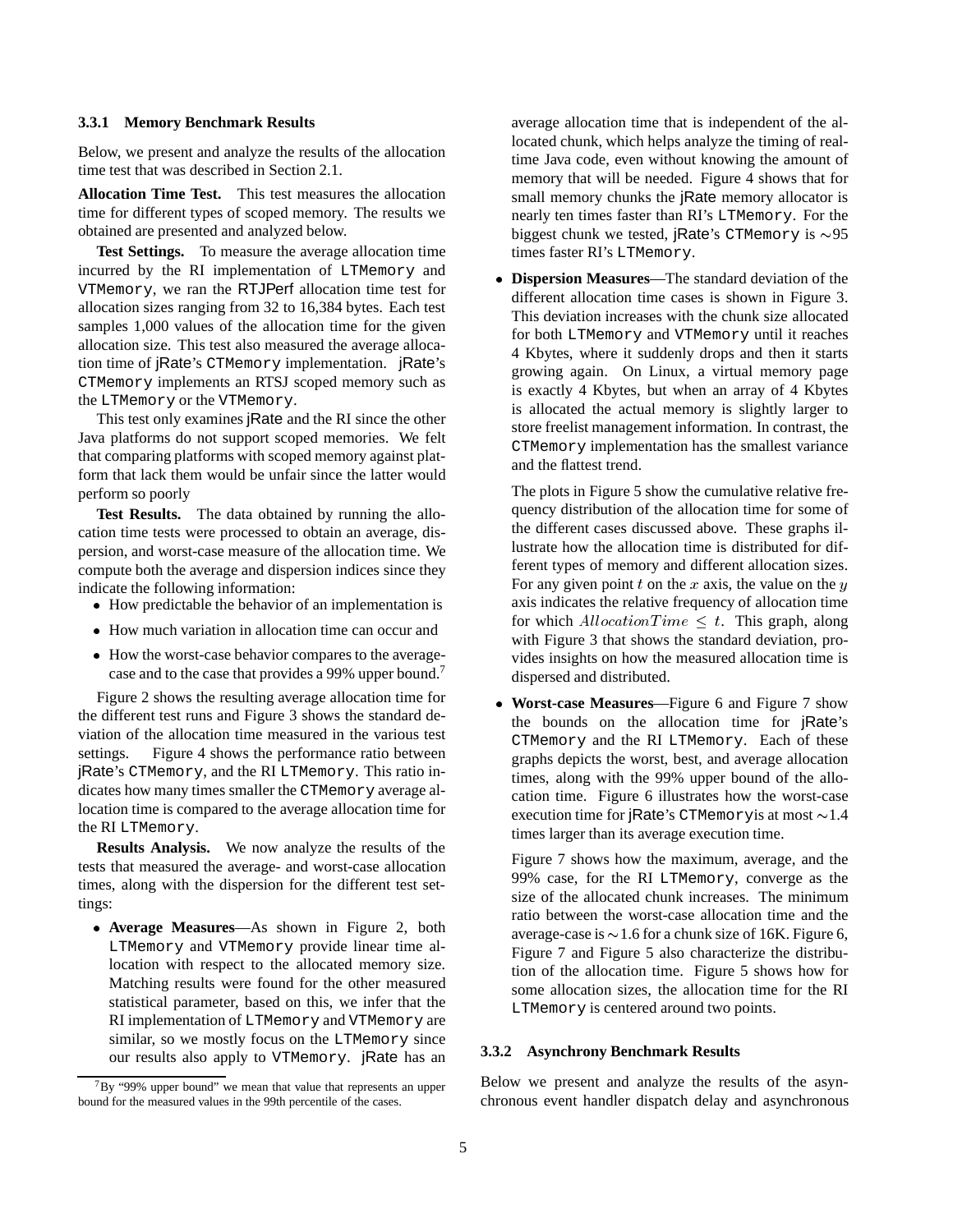

Chunk Size (Bytes) **Figure 2. Average Allocation Time.**



**Figure 3. Allocation Time Standard Deviation.**



**Figure 4.** CTMemory **AAT vs. LTMemory AAT Speedup**

|           | <b>AsvcnEventHandler</b>    | <b>BoundAsvcnEventHandler</b> |
|-----------|-----------------------------|-------------------------------|
| Avg.      | $36.57 \text{ u}$ s         | $34.00 \text{ }\mu\text{s}$   |
| Std. Dev. | $0.11$ $\mu$ s              | $0.14 \mu s$                  |
| Max       | $39.40 \text{ }\mu\text{s}$ | $35.55 \,\mu s$               |
| 99%       | $36.94 \text{ }\mu s$       | $34.47 \text{ }\mu s$         |

**Table 1. jRate Event Handler's Dispatch Latency Statistics Parameters**

|           | <b>AsvcnEventHandler</b>     | <b>BoundAsvcnEventHandler</b> |
|-----------|------------------------------|-------------------------------|
| Avg.      | $2373.0 \text{ }\mu\text{s}$ | 56.10 $\mu$ s                 |
| Std. Dev. | $909.9 \text{ }\mu\text{s}$  | $0.84 \mu s$                  |
| Max       | $3950.8 \text{ }\mu\text{s}$ | $70.46 \text{ }\mu s$         |
| 99%       | $3892.5 \text{ }\mu\text{s}$ | $56.69 \text{ u}$ s           |

**Table 2. RI Event Handler's Dispatch Latency Statistical Indexes**

event handler priority inversion tests, which were described in Section 2.2.

**Asynchronous Event Handler Dispatch Delay Test.** This test measures the dispatch latency of the two types of asynchronous event handlers defined in the RTSJ. The results we obtained are presented and analyzed below.

**Test Settings.** To measure the dispatch latency provided by different types of asynchronous event handlers defined by the RTSJ, we ran the test described in Section 2.2 with a fire count of 2,000 for both RI and *jRate*. To ensure that each event firing causes a complete execution cycle, we ran the test in "lockstep mode," where one thread fires an event and only after the thread that handles the event is done is the event fired again. To avoid the interference of the GC while performing the test, the real-time thread that fires and handles the event uses scoped memory as its current memory area.

**Test Results.** Figure 8 shows the trend of the dispatch latency for successive event firings.<sup>8</sup> The data obtained by running the dispatch delay tests were processed to obtain average worst-case and dispersion measure of the dispatch latency. Table 1 and Table 2 shows the results found for jRate and the RI respectively.

**Results Analysis.** Below we analyze the results of the tests that measure the average-case and worst-case dispatch latency, as well as its dispersion, for the different test settings:

 **Average Measures**—Table 2 illustrates the large average dispatch latency incurred by the RTSJ RI AsyncEventHandler. The results in Figure 9 show how the actual dispatch latency increases as the event count increases. By tracing the memory used when running the test using heap memory, we found that not only did memory usage increased steadily, but

8Since The RI's AsyncEventHandler trend is completely off the scale, it is omitted in this figure and depicted separately in Figure 9.



**Figure 5. Allocation Time Cumulative Relative Frequency Distribution.**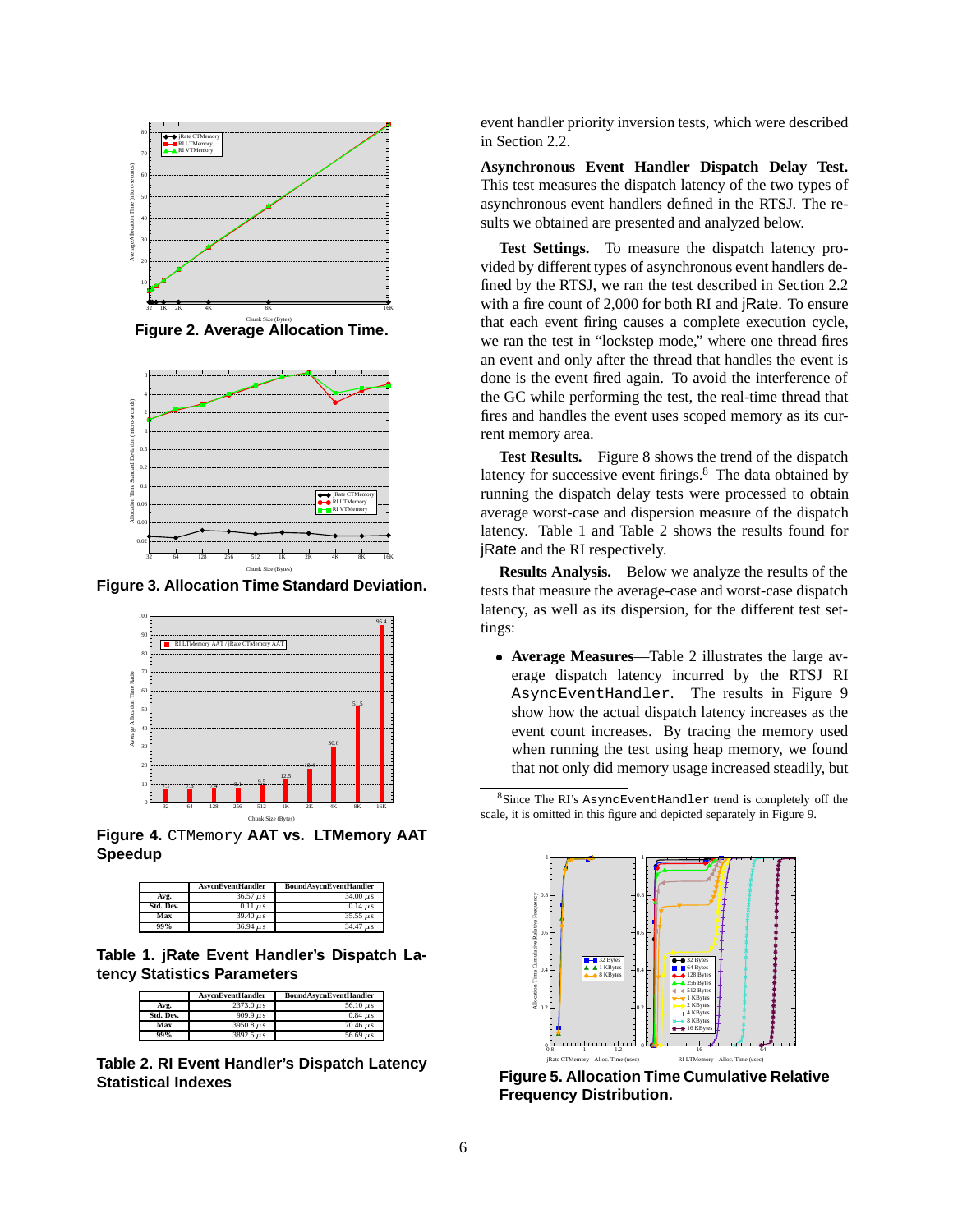

**Figure 6. CTMemory Worst, Best, Average and 99% Allocation Time.**



**Figure 7. LTMemory Worst, Best, Average and 99% Allocation Time.**



**Figure 8. Dispatch Latency Trend for Successive Event Firing.**



**Figure 9.** AsyncEventHandler **Dispatch Latency Trend.**



**Figure 10. Cumulative Dispatch Latency Distribution**



0 LPH 10 LPH 50 LPH 100 LPH 500 LPH 1000 LPH **Figure 11.** H**'s Average Dispatch Latency.**



**Figure 12.** H **Dispatch Latency's Standard Deviation.**

|          | Avg.                        | Std. Dev.    | Max             | 99%             |
|----------|-----------------------------|--------------|-----------------|-----------------|
| 0 LP     | $33.37 \,\mu s$             | $0.12 \mu s$ | $34.87 \,\mu s$ | 34.11 $\mu$ s   |
| 10 LP    | $33.15 \,\mu s$             | $0.13 \mu s$ | $34.90 \,\mu s$ | $33.79 \,\mu s$ |
| 50 LP    | $33.20 \mu s$               | $0.16 \mu s$ | $36.06 \,\mu s$ | $33.82 \mu s$   |
| $100$ LP | $33.26 \text{ }\mu\text{s}$ | $0.14 \mu s$ | $35.95 \,\mu s$ | $33.85 \,\mu s$ |
| 500 LP   | $33.63 \mu s$               | $0.18 \mu s$ | $37.14 \mu s$   | $34.28 \mu s$   |
| 1000 LP  | $33.73 \,\mu s$             | $0.19 \mu s$ | $37.56 \,\mu s$ | $34.45 \mu s$   |

**Table 3.** jRate**'s Dispatch Delay Statistical Indexes**

|                  | Avg.              | Std. Dev.       | Max               | 99%              |
|------------------|-------------------|-----------------|-------------------|------------------|
| 0 <sub>L</sub> P | 56.10 $\mu$ s     | $0.88 \mu s$    | $70.46 \,\mu s$   | 56.70 $\mu$ s    |
| 10 LP            | $112.33 \mu s$    | $1.34 \mu s$    | $133.90 \,\mu s$  | $122.18 \mu s$   |
| 50 LP            | $332.41 \,\mu s$  | $2.39 \mu s$    | $353.17 \ \mu s$  | $344.86 \mu s$   |
| 100 LP           | $609.92 \,\mu s$  | $3.41 \mu s$    | $631.51 \,\mu s$  | $624.96 \,\mu s$ |
| 500 LP           | $2826.40 \,\mu s$ | $12.00 \mu s$   | $2884.00 \,\mu s$ | $2862.10 \mu s$  |
| 1000 LP          | 5587.00 $\mu$ s   | $23.76 \,\mu s$ | $5672.70 \,\mu s$ | 5650.30 $\mu$ s  |

**Table 4. RI's Dispatch Delay Statistical Indexes**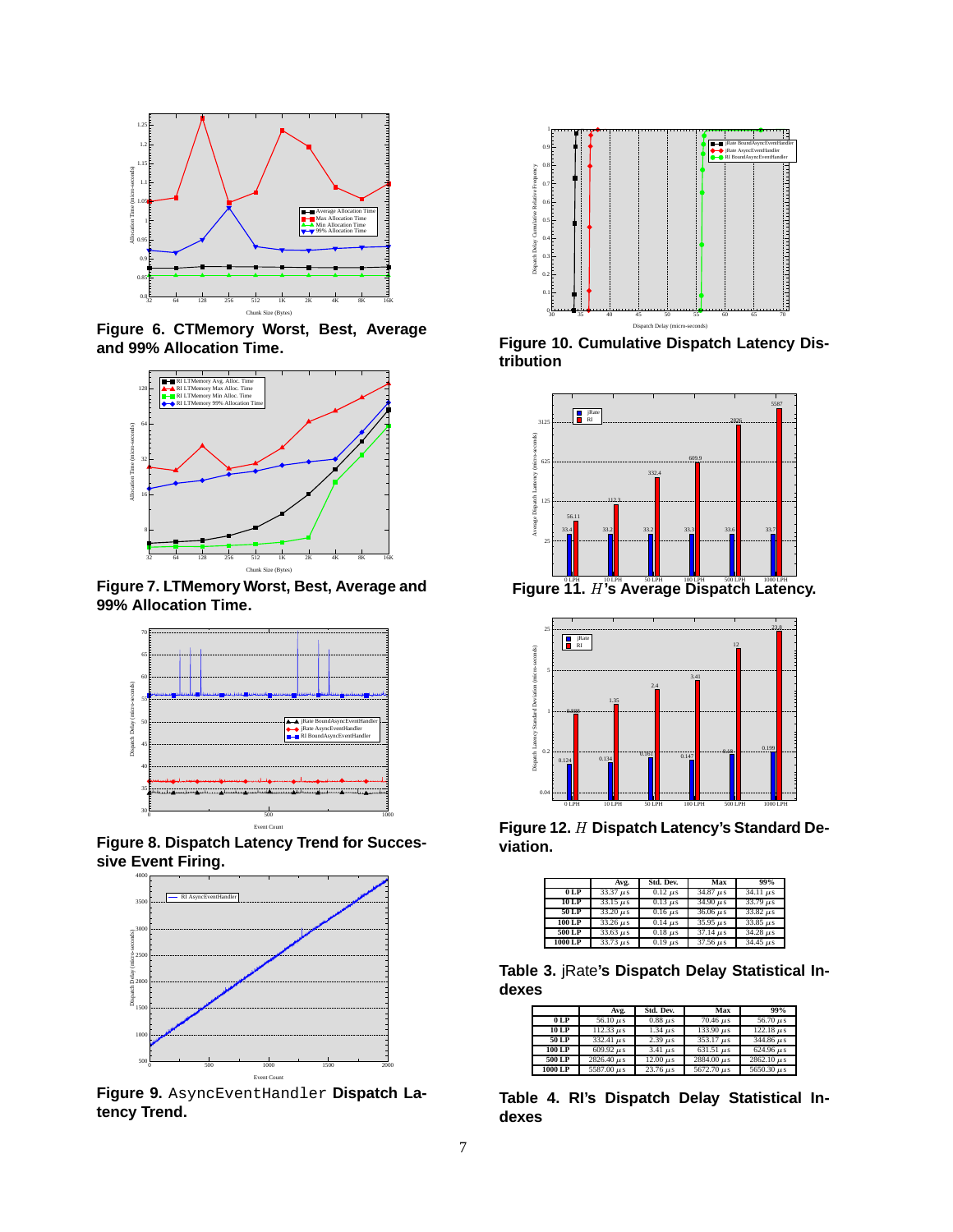even invoking the GC explicitly did not free any memory.

These results reveal a problem with how the RI manages the resources associated to threads. The RI's AsyncEventHandler creates a new thread to handle a new event, and the problem appears to be a memory leak in the underlying RI memory manager associated with threads, rather than a limitation with the model used to handle the events. In contrast, the RI's BoundAsyncEventHandler performs quite well, *i.e.*, its average dispatch latency is slightly less than twice as large as the average dispatch latency for jRate.

Figure 8 and Table 1 show that the average dispatch latency of jRate's AsyncEventHandler is the same order of magnitude as its BoundAsyncEventHandler. The difference between the two average dispatch latency stems from jRate's AsyncEventHandler implementation, which uses an *executor* [7] thread from a pool of threads to perform the event firing, rather than having a thread permanently bound to the handler.

- **Dispersion Measures**—The results in Table 2, Table 1, Figure 8, and Figure 10 illustrate how jRate's BoundAsyncEventHandler dispatch latency incurs the least jitter. The dispatch latency value dispersion for the RTSJ RI BoundAsyncEventHandler is also quite good, though its jitter is higher than jRate's AsyncEventHandler and BoundAsyncEventHandler. The higher jitter in RI may stem from the fact that the RI stores the event handlers in a java.util.Vector. This data structure achieves thread-safety by synchronizing all method that get(), add(), or remove() elements from it, which acquires and releases a lock associated with the vector for each method. To avoid this locking overhead, jRate uses a data structure that associates the event handler list with a given event and allows the contents of the data structure to be read without acquiring/releasing a lock. Only modifications to the data structure must be serialized. As a result, jRate's AsyncEventHandler dispatch latency is relatively predictable, even though the handler has no thread bound to it permanently. The jRate thread pool implementation uses LIFO queues for its executor, *i.e.*, the last executor that has completed executing is the first one reused. This technique is often applied in thread pool implementations to leverage cache affinity benefits [8].
- **Worst-case Measures**—Table 1 illustrates how the jRate's BoundAsyncEventHandler and AsyncEventHandler have worst-case execu-

tion time that is close to its average-case. The worst-case dispatch delay provided by the RI's BoundAsyncEventHandler is not as good as the one provided by jRate, due to differences in how their event dispatching mechanisms are implemented. The 99% bound differs only on the first decimal digit for both jRate and the RI (clearly we do not consider the RI's AsyncEventHandler since no bound can be put on its behavior).

**Asynchronous Event Handler Priority Inversion Test.** This test measures how the dispatch latency of an asynchronous event handler  $H$  is influenced by the presence of N others event handlers, characterized by a lower execution eligibility than  $H$ . In the ideal case,  $H$ 's dispatch latency should be independent of  $N$ , and any delay introduced by the presence of other handlers represents some degree of priority inversion. The results we obtained are presented and analyzed below.

**Test Settings.** This test uses the same settings as the asynchronous event handler dispatch delay test. Only the BoundAsyncEventHandler performance is measured, however, because the RI's AsyncEventHandlers are essentially unusable since their dispatch latency grows linearly with the number of event handled (see Figure 9), which masks any priority inversions. Moreover, jRate's AsyncEventHandler performance is similar to its BoundAsyncEventHandler performance, so the results obtained from testing one applies to the other. The current test uses the following two types of asynchronous event handlers:

- The first is identical to the one used in the previous test, *i.e.*, it gets a time stamp after the handler is called and measures the dispatch latency. This logic is associated with  $H$ .
- The second does nothing and is used for the lower priority handlers.

**Test Results.** Table 3 and Table 4 report how the average, standard deviation, maximum and 99% bound of the dispatch delay changes for  $H$  as the number of low-priority handlers increase. Figure 11 and Figure 12 provide a graphical representation for the average and dispersion measures.

**Results Analysis.** Below, we analyze the results of the tests that measure average-case and worst-case dispatch latency, as well as its dispersion, for jRate and the RI.

 **Average Measures**—Figure 11 and Tables 3 and 4 illustrate that the average dispatch latency experienced by  $H$  is essentially constant for jRate, regardless of the number of low-priority handlers. It grows rapidly,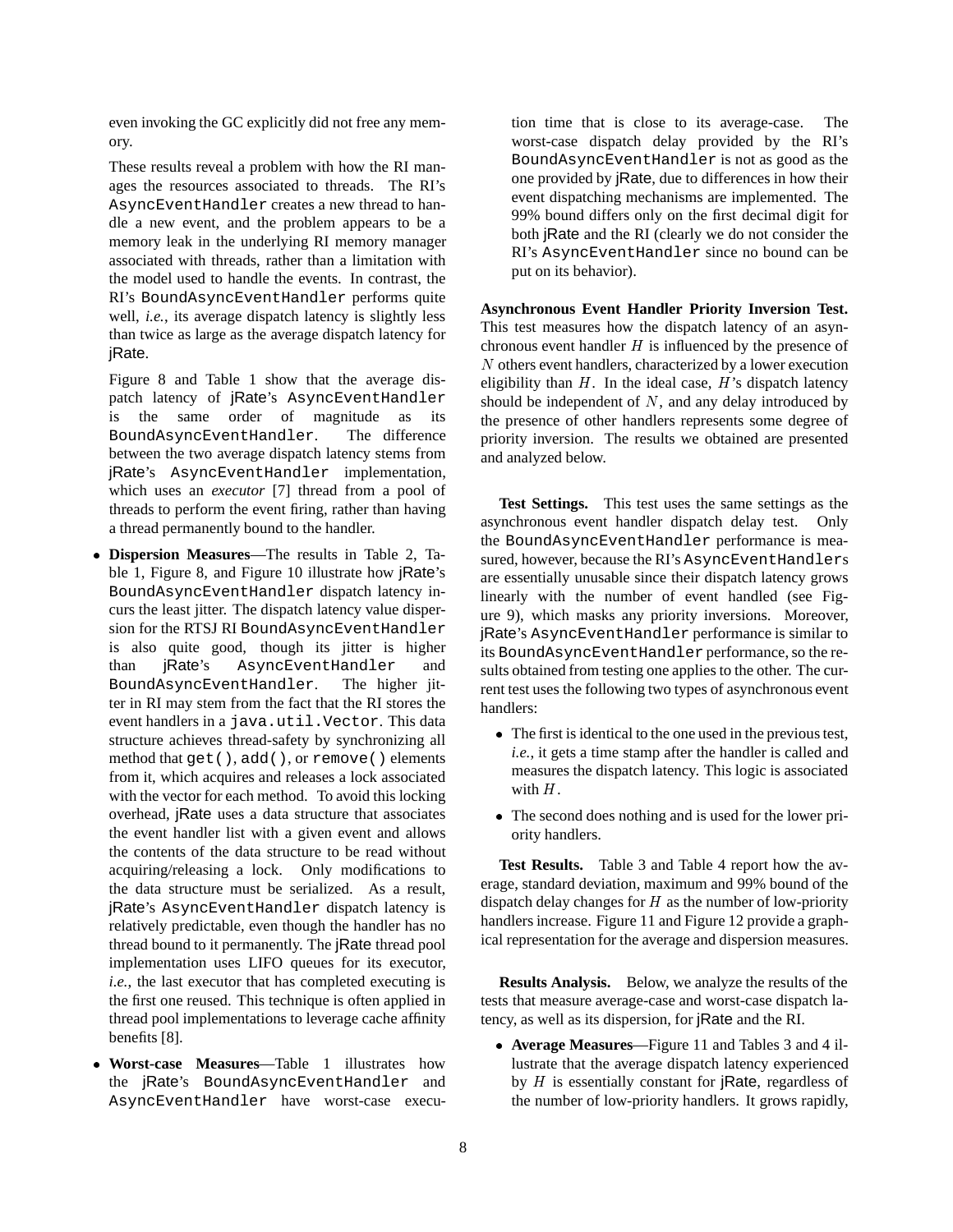however, as the number of low-priority handlers increase for the RI. The RI's event dispatching priority inversion is problematic for real-time systems and stems from the fact that its queue of handlers is implemented with a java.util.Vector, which is not ordered by the *execution eligibility*. In contrast, the priority queues in jRate's event dispatching are ordered by the execution eligibility of the handlers.

Execution eligibility is the ordering mechanism used throughout jRate. For example, it is used to achieve total ordering of schedulable entities whose QoS are expressed in different ways. This approach is an application of the formalisms presented in [3].

- **Dispersion Measures**—Figure 12 and Tables 3 and 4 illustrate how  $H$ 's dispatch latency dispersion grows as the number of low-priority handlers increases in the RI. The dispatch latency incurred by  $H$  in the RI therefore not only grows with the number of lowpriority handlers, but its variability increases *i.e.*, its predictability decreases. In contrast, jRate's standard deviation increases very little as the low-priority handlers increase. As mentioned in the discussion of the average measurements above, the difference in performance stems from the proper choice of priority queue.
- **Worst-Case Measures**—Tables 3 and 4 illustrate how the worst-case dispatch delay is largely independent of the number of low-priority handlers for jRate. In contrast, worst-case dispatch delay for the RI increases as the number of low-priority handlers grows. The 99% bound is close to the average for jRate and relatively close for the RI.

#### **3.3.3 Thread Benchmark Results**

Below, we present and analyze the results from the yield and synchronized context switch test, periodic thread test, and thread creation latency test, which were described in Section 2.3.

**Yield Context Switch Test.** This test measures the time incurred for a thread context switch. The results we obtained are presented and analyzed below.

**Test Settings.** For each Java platform in our test suite, we collected 1,000 samples of the the context switch time, which we forced by explicitly yielding the CPU. Real-time threads were used for the RI and jRate, whereas regular threads were used for JDK 1.4 and CVM. To avoid GC overhead on platforms that do not support memory areas, we ensured the heap was large enough so that the GC would never be invoked. With Sun's JDK 1.4 JVM, either the option -verbose:gc, or the option -Xloggc:<filename> can be used to detect if the garbage collector is run. We used this option to set the value of the heap size to prevent the GC execution during the test.

**Test Results.** Table 5 reports the average and standard deviation for the measured context switch in the various java platforms.

**Results Analysis.** Below, we analyze the results of the tests that measure the average context switch time, its dispersion, and its worst-case behavior for the different test settings:

- **Average Measures**—Table 5 shows how the RI and CVM perform fairly well in this test, *i.e.*, their context switch time is only  $\sim$ 2  $\mu$ s larger than jRate's. The main reason for jRate's better performance stems from its use of ahead-of-time compilation. The last row of Table 5 reports the results of a C++-based context switch test described in [9]. The table shows how the context switch time measured for the RI and jRate is similar to that for C++ programs on TimeSys Linux/RT. The context switching time for the RI is less than three times larger than that found for C++, whereas the times for jRate are roughly the same as those for C++.
- **Dispersion Measures**—The third column of Table 5 reports the standard deviation for the context switch time. Both jRate, the RI, and CVM exhibit tight dispersion indexes, indicating that context switch overhead is predictable for these implementations. In general, the context switch time for jRate, the RI and CVM is as predictable as C++ on our Linux testbed platform. Conversely, JDK 1.4 exhibits less predictability, *i.e.*, due to the fact that it is not designed to have real-time behavior.
- **Worst-case Measures**—The fourth and fifth column of Table 5, represent respectively the maximum and the 99% bound for the context switch time. jRate, the RI, and CVM have 99% bound and worst-case context switch that is close to their average values. The JDK 1.4 worst-case context switch time is very high, though its 99% bound is fairly good, *i.e.*, JDK 1.4 has fairly good context switch time most of the time, but not all the time.

Periodic Thread Test. This test measures the accuracy with which the waitForNextPeriod() method in the RealtimeThread class schedules the thread's execution periodically. The results we obtained are presented and analyzed below.

**Test Settings.** This test runs a RealtimeThread that does nothing but reschedule its execution for the next period. The actual time between each activation was measured and 500 of these measurements were made. We just ran this test on the RI since only it supports this feature. Although jRate is based on the RTSJ it does not yet support periodic threads.

**Test Results.** Table 6 shows average and dispersion values that we measured for this test.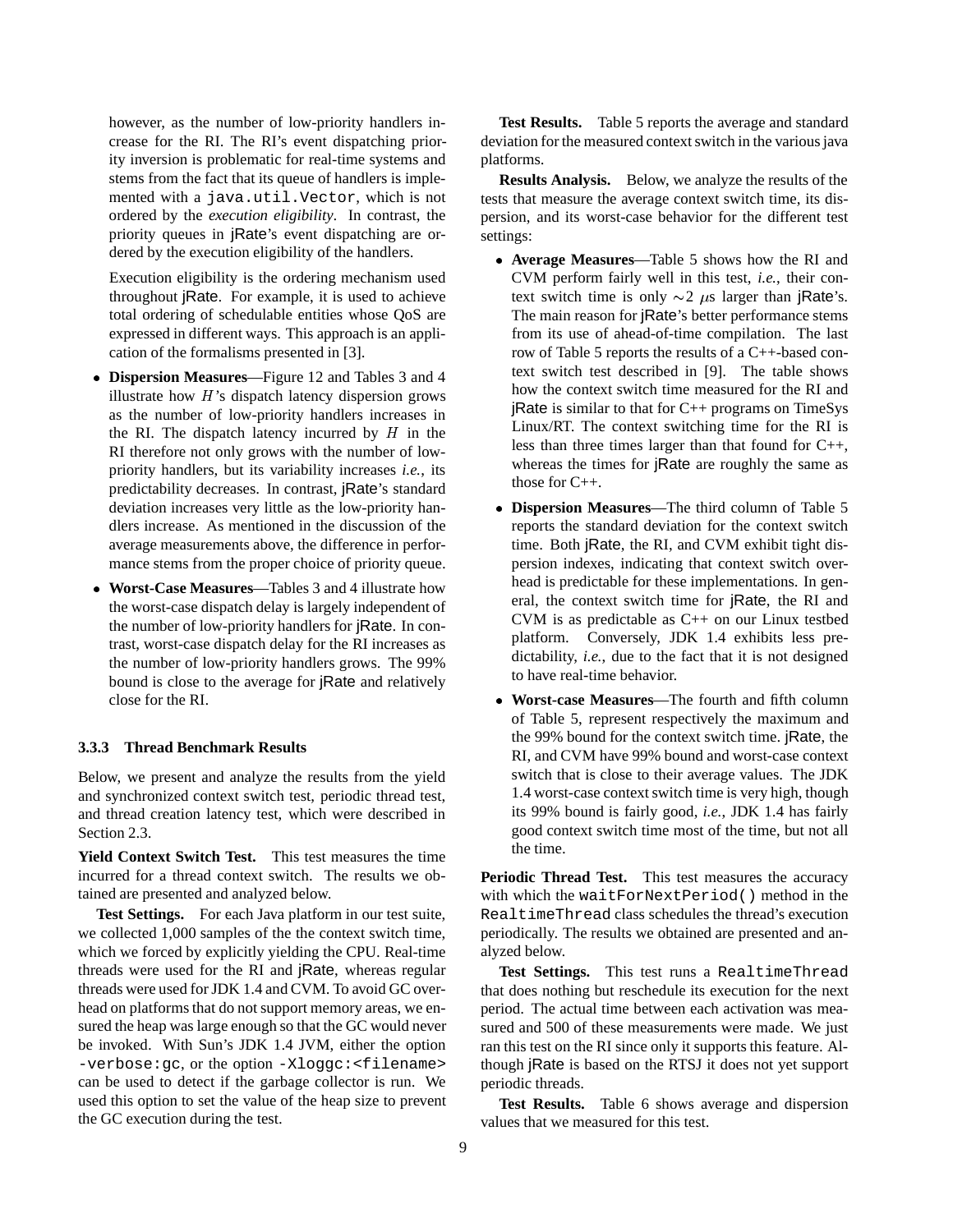**Results Analysis.** Below we analyze the results of the test that measure accuracy with which periodic thread's logic are activated:

 **Average Measures**—Table 6 shows that for periods > 10 ms, the average actual period is close to the nominal period, which is represented by the values in the first column. For periods  $\langle 10 \text{ ms}, \text{ how-} \rangle$ ever, the actual value is not always close to the desired or nominal value. To understand the reason for this behavior, we inspected the RI implementation of periodic threads, (*i.e.*, at the implementation of waitForNextPeriod()) and found that a JNI method call is used to wait for the next period.

Without the source for the RI's JVM, it is hard to tell exactly how the native method is implemented. Our analysis indicates, however, that the behavior observed for periods  $\leq 10$  ms does not result from the use of the nanosleep() system call. This observation is based on the output of ptrace (described in Section 3.3.4), which indicated that the RI timer implementation uses nanosleep().

- **Dispersion Measures**—The third column of Table 6 shows that for a period  $\geq$  = 30 ms, the actual period with which the thread logic is activated is close to the nominal value and is quite predictable, *i.e.*, it has low jitter. In contrast, for periods of 5 and 10 ms the mean is close to the nominal value and the measured values are highly dispersed. Based on the results shown in Table 6, the RI behaves unpredictably for periods  $\leq$ to 10 ms.
- **Worst-case Measures**—The forth and fifth columns of Table 6 show the maximum period experienced and the 99% bound on the period experienced by the realtime thread. The worst-case behavior is bad, however, only in the case of  $T=5$  ms and  $T=10$  ms. In other cases, the worst-case behavior is close to the averagecase behavior and provides a predictable and regular period.

|                | Average      | Std. Dev.     | Max                          | 99%          |
|----------------|--------------|---------------|------------------------------|--------------|
| <b>CVM</b>     | $2.90 \mu s$ | $0.02 \mu s$  | $3.18 \mu s$                 | $2.97 \mu s$ |
| <b>JDK 1.4</b> | $3.74 \mu s$ | $12.63 \mu s$ | $402.02 \text{ }\mu\text{s}$ | $3.40 \mu s$ |
| iRate          | $1.30 \mu s$ | $0.01 \mu s$  | $1.33 \mu s$                 | $1.32 \mu s$ |
| RI             | $2.89 \mu s$ | $0.01 \mu s$  | $3.06 \mu s$                 | $2.97 \mu s$ |
| $C++$          | $1.30 \mu s$ | $0.02 \mu s$  | N/A                          | N/A          |

**Table 5. Yield Context Switch Statistical Indexes**

#### **3.3.4 Timer Benchmark Results**

Below, we present and analyze the results from the one shot and periodic timer tests, which were described in Section 2.4.

|              | Avg.       | Std. Dev.  | Max       | 99%        |
|--------------|------------|------------|-----------|------------|
| $T=1$ ms     | $0.93$ ms  | $0.147$ ms | $0.95$ ms | $0.95$ ms  |
| $T = 5$ ms   | $3.94$ ms  | 7.890 ms   | 19.75 ms  | $19.73$ ms |
| $T=10$ ms    | $9.95$ ms  | $9.527$ ms | 19.48 ms  | 19.47 ms   |
| $T = 30$ ms  | $29.95$ ms | $0.004$ ms | 29.96 ms  | 29.96 ms   |
| $T = 50$ ms  | 49.95 ms   | $0.004$ ms | 49.96 ms  | 49.95 ms   |
| $T=100$ ms   | 99.95 ms   | $0.004$ ms | 99.96 ms  | 99.96 ms   |
| $T = 300$ ms | 299.95 ms  | $0.004$ ms | 299.96 ms | 299.96 ms  |
| $T = 500$ ms | 499.96 ms  | $0.004$ ms | 499.96 ms | 499.96 ms  |

**Table 6. Periodic Thread Period Statistical Indexes**

|              | Avg.      | Std. Dev. | Max       | 99%         |
|--------------|-----------|-----------|-----------|-------------|
| $T=5$ ms     | 19.81 ms  | $0.07$ ms | 19.90 ms  | 19.83 ms    |
| $T=10$ ms    | 19.82 ms  | $0.00$ ms | 19.90 ms  | 19.83 ms    |
| $T = 30$ ms  | 39.81 ms  | $0.01$ ms | 39.93 ms  | 39.82 ms    |
| $T = 50$ ms  | 59.81 ms  | $0.02$ ms | 59.92 ms  | 59.82 ms    |
| $T=100$ ms   | 109.81 ms | $0.07$ ms | 109.94 ms | $109.83$ ms |
| $T = 300$ ms | 309.81 ms | $0.06$ ms | 309.93 ms | 309.92 ms   |
| $T = 500$ ms | 509.81 ms | $0.03$ ms | 509.92 ms | 509.92 ms   |

**Table 7. Aperiodic Timer Results**

**One Shot Timer Test.** This test measures how precisely a OneShotTimer can fire events, relative to the time interval for which it was programmed.

**Test Settings.** The test ran a OneShotTimer that generated an event for time intervals ranging from 5 ms to 500 ms. The event was handled by a BoundAsyncEventHandler that was registered as the timer timeout handler. For each timeout interval we collected 500 samples. The time interval was specified by using RelativeTime. We also tried using AbsoluteTime, but it behaved so similarly that we only present the RelativeTime results for brevity. We just ran this test on the RI since only it supports this feature. Although jRate is based on the RTSJ it does not yet support timers.

**Test Results.** Table 7 shows the average and standard deviation for the actual timeout interval produced by the OneShotTimer.

**Results Analysis.** Below we analyze the results of the test that measures the accuracy with which OneShotTimer fire their events with respect to the requested interval:

 **Average Measures**—The second column of Table 7 reports the average value of the time interval after which the OneShotTimer generates an event, while the first column represents the desired time interval. As shown in Section 3.3.3's analysis of the periodic thread test results, the average firing interval performs poorly for time intervals <sup>&</sup>lt; 10 ms. Conversely, for time interval  $> 10$  ms, the results in Table 7 show a strange, yet consistent behavior, where the average time interval generated by the timer is exactly equal to the desired one plus 9.82 ms.

By inspecting the implementation of the RI timer, we found that the time interval after which the timer is fired is generated by having a thread associated